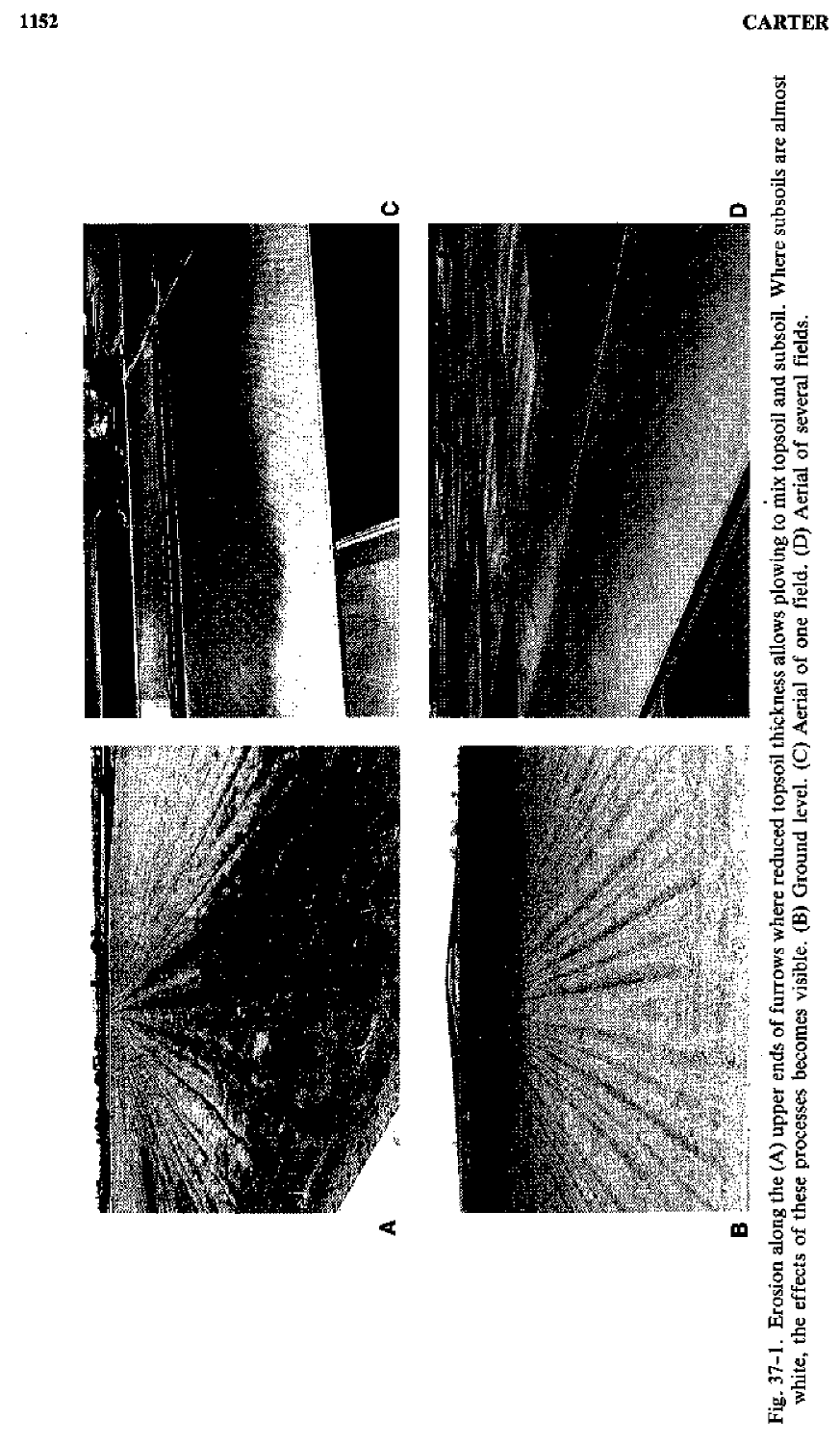mixed *as* well as on areas where the topsoil depth was reduced—but not sufficiently for plowing to mix subsoil with topsoil. Crop yield potential has been reduced 25% by 80 seasons of irrigation furrow erosion on approximately 1 million ha of furrow-irrigated land (Carter et al., 1985).

# **1. Topsoil Redistribution**

Erosion on the upper portion and sedimentation on the lower portion of fields redistributes topsoil. The results of these processes become visible when the color of the subsoil differs from that of the topsoil (Fig. 37-1). The visual evidence of topsoil redistribution would be lacking where subsoil and topsoil are nearly the same color. Furrow erosion can cause a major topsoil redistribution on any field and have a simultaneous, severe, negative impact on crop production.

Typical fields that have been irrigated for about 80 yr are illustrated in Fig. 37-1, showing the color change as whitish subsoil is mixed with darker\_ topsoil. The topsoil distribution varies depending upon the field length and irrigation practice used over the 80 yr. The deepest topsoil areas, resulting from deposition, vary from field to field from about the midpoint to the extreme lower end. Also, there has been a net topsoil loss from most fields, thereby negatively impacting crop yield.

Topsoil depth originally averaged 38 cm in the study area when irrigation began in 1905. The gray topsoil, underlain by a nearly white, caliche and silica-cemented hardpan, varies in thickness from 0 to 30 cm. The hardpan may contain as much as  $30\%$  CaCO<sub>3</sub>. Root growth is limited by this hardpan layer over much of the area. Below the hardpan layer is nearly white subsoil with little structure. Before irrigation was introduced, soil below the hardpan was seldom wetted with water from precipitation and was powdery. The natural fertility of the hardpan and the subsoil beneath is low, but can be corrected. Phosphorus requirements to raise available P to adequate levels are high. Zinc is also needed for dry bean production, and N has to be added according to the crops grown. Other nutrients are adequate according to soil test values, and deficiencies have not been noted in growing crops.

The first fields exhibiting the exposure of subsoil were generally those of slopes exceeding 3%, which were among the steepest irrigated. Gradually, fields having lower slopes began to exhibit the color change until today almost all fields with slopes along the furrows  $>1\%$  exhibit the phenomenon, as well as some fields with slopes < 1%. Studies (Carter et al., 1985) have shown that some fields have lost *as* much as 90 to 100 cm depth of soil near the head ditch and have deposition as much as 180 cm deep. Commonly, 30 to 40 cm have been lost from the upper ends and 20 to 40 cm have been deposited at some point downslope.

# **2. Effects on Yields of Major Crops**

Investigations indicated that a topsoil depth of about 38 to 40 cm is the minimum depth for maximum yields of all crops in one large study area (Carter et al., 1985). Where topsoils are deeper because of deposition, no signifi-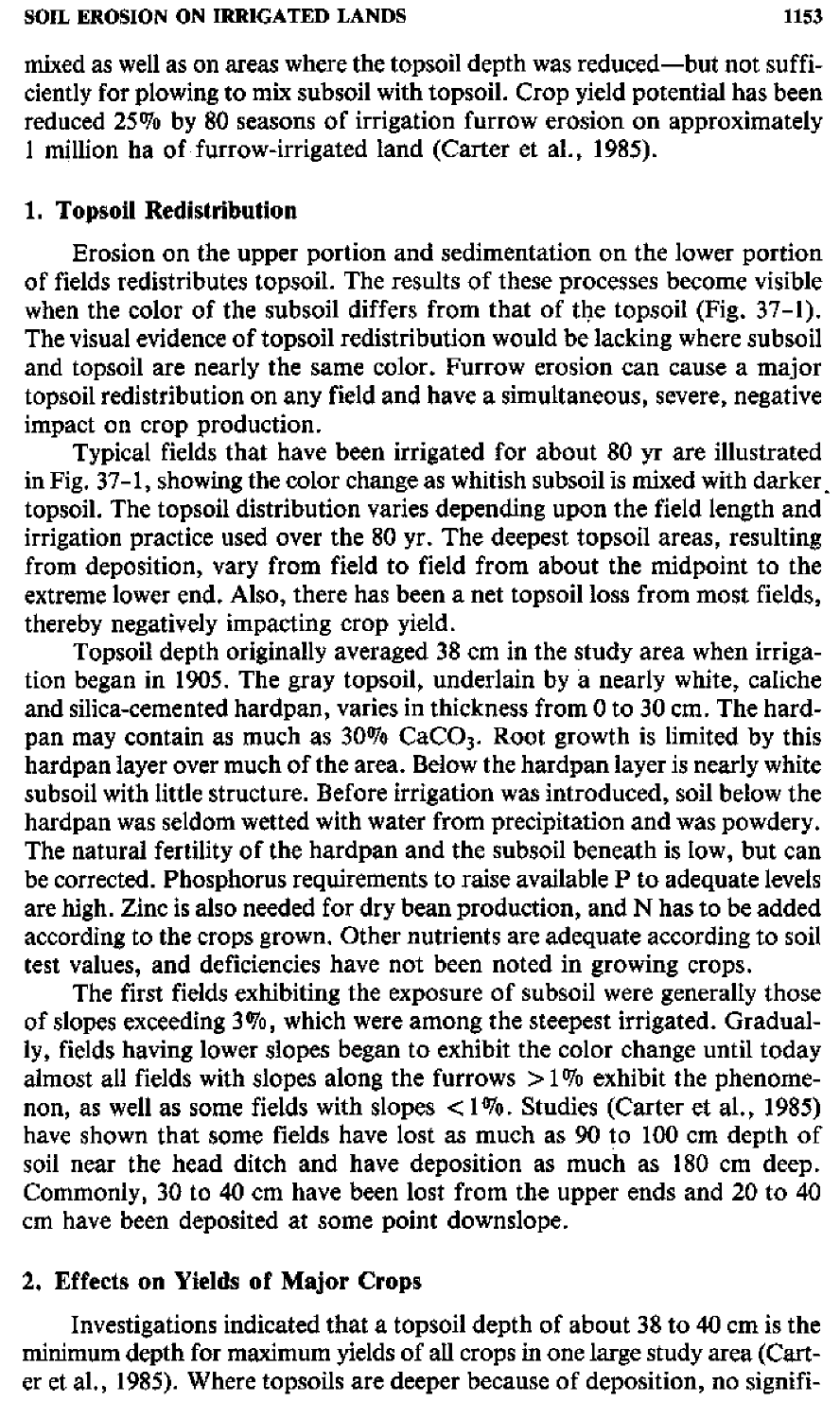cant yield increases are found for any crop. In contrast, significant crop production decreases are evident for all crops where topsoil depth is < 38 cm. The relationship between topsoil depth and crop yield is approximated by the Mitscherlich-Spillman type equation,  $y = a + b$  (1 –  $e^{cx}$ ), where *y* is yield, *x* is topsoil depth, and *a, b* and c, are contants (Carter, 1988). Dry bean and corn are the crops most detrimentally affected by reduced topsoil depth, followed by wheat. Barley *(Hordeum vulgare* L.) and alfalfa are less severely affected and sugarbeet is least affected by decreased topsoil depth (Fig. 37-2).

The factors responsible for the yield reduction are not known. In efforts to restore productivity, adequate plant nutrients were applied on the many fields studied. None of the crops exhibited nutrient deficiencies. Soil water was monitored in some of these studies and adequately supplied by irrigation toa void moisture stress. Several organic matter amendments were tried without significant response. The only effective treatment was to replace 30 to 40 cm of topsoil. This restored yields to levels where topsoil had not been removed by erosion.

The soil erosion topsoil redistribution process is progressing in all areas where irrigation furrow erosion is occurring. Impacts on crop yields will not be as pronounced where the crop yield potential of subsoil is nearly that of topsoil. However, the overwhelming evidence indicates that topsoil losses will ultimately lead to serious crop yield losses, because subsoils are generally less productive than topsoils. There are many areas in the western USA



Fig. 37-2. Effect of topsoil depth on relative crop yield for six crops and associated Mitscherlich—Spellman type equations.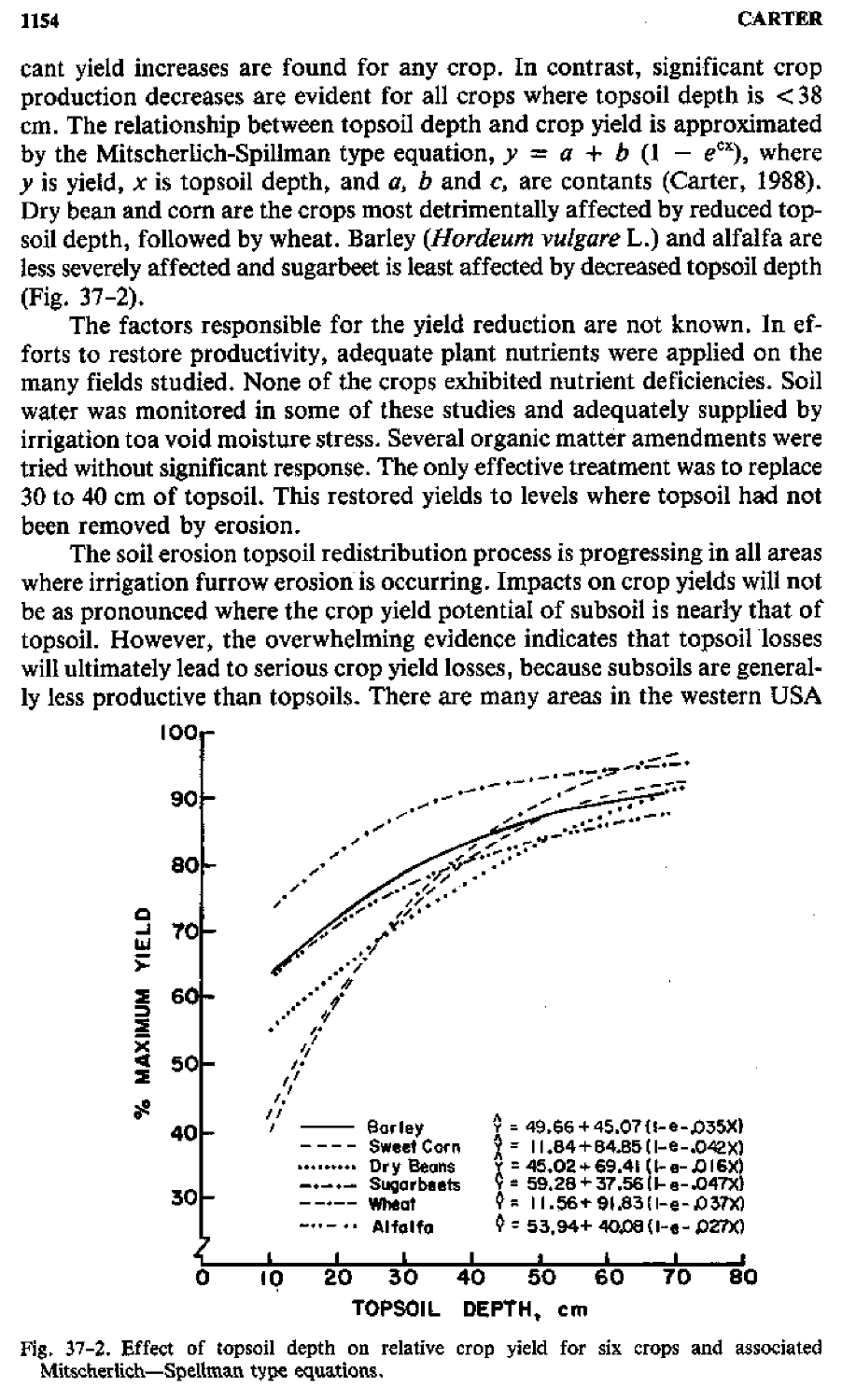where soils have been furrow irrigated for  $< 80$  yr. We hope that our findings will stimulate both interest and action towards applying conservation practices to prevent the potential crop yield loss already experienced.

# **D. Controlling Furrow Erosion and Soil Loss**

The concern for improved water quality during the late 1960s, and since that time, stimulated legislation aimed at reducing water pollution and improving water quality. Sediment was recognized as the most important nonpoint source water pollutant from the standpoint of quantity (Robinson, 1971; Wadleigh, 1968). Irrigation return flows were identified as serious nonpoint pollution sources and attempts were made during the 1970s to require permits based upon quality standards before irrigation return flows could be discharged to navigable streams.

Brown et al. (1974) reported sediment balances from two large furrow\_ irrigated tracts. Subsequently, Carter (1976) reviewed the available literature and published some guidelines for controlling sediments in irrigation return flows. Continued interest has resulted in many studies aimed at developing practices to control irrigation erosion and sediment loss. The earlier efforts were on controlling the quality of drainage water after leaving a field. More recently, efforts have been aimed at controlling furrow erosion on the field.

### 1. **Sediment Retention Basins**

Basins or ponds constructed in drainage ways to temporarily pond irrigation runoff water can effectively trap sediment and prevent sediment loss into streams and rivers. These basins range in size from about 1.0 ha on main drains to minibasins receiving runoff from only a few furrows. They vary in size and shape, and have been given different names. All are effective, and each type has its best application. Large basins on main drains are usually formed by constructing an earthen dam across a drainage at a suitable site and installing a proper outlet. These large basins trap or remove 65 to 95% of the incoming sediment (Brown et al., 1981; Carter, 1985a). This sediment removal efficiency depends upon the sediment concentration, the particle size of the sediment, and the time required for water to pass through the basin (Brown et al., 1981; Carter et al., 1989a).

Medium-sized sediment retention basins are often excavations in drain ditches receiving runoff water from one or more fields. Their sediment removal efficiencies range from 75 to 95%. Often they are placed at the lowest corner of a field. Unfortunately many of them are undersized and fill with sediment as a result of one or two irrigations. As a basin fills with sediment the water retention time decreases, resulting in a decrease in sediment removal efficiency. The capacity of these basins to remove sediment can change rapidly during a single irrigation as they fill with sediment.

Minibasins are formed by excavating a sequence of small basins along the lower end of a field or by placing earthen checks across the tailwater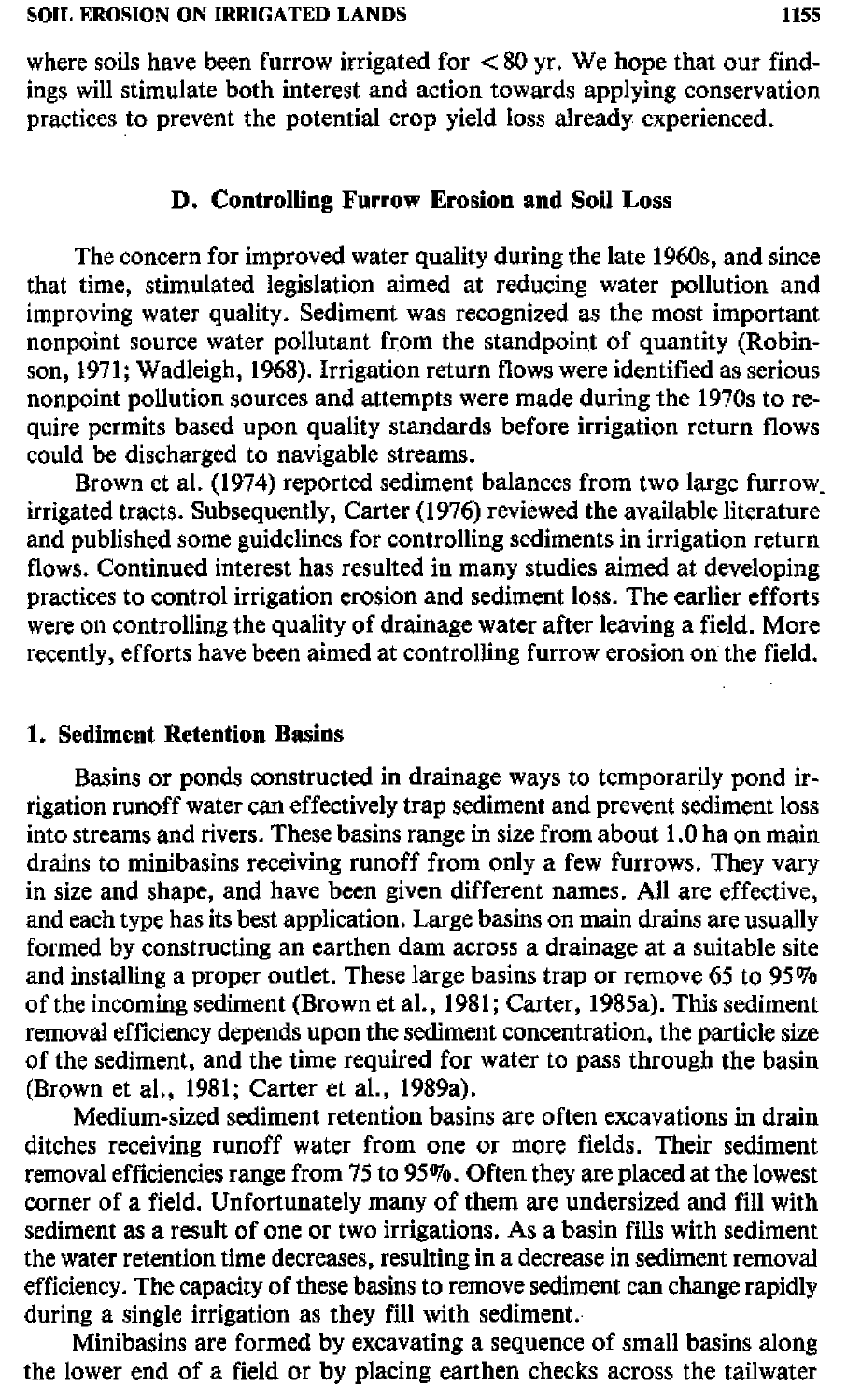drainage ditch. If each basin has an outlet into a separate drainage ditch, sediment removal efficiencies range from 85 to 95%. If the water is allowed to pass from one basin to the next, each successive basin becomes less efficient, and the overall sediment removal efficiency of a series of basins is only 40 to 70%. Often the accumulated flow volume washes out earthen checks and basins (Brown et al., 1981; Carter & Berg, 1983).

A common disadvantage of all sediment retention basins is that costly cleaning is required for them to remain effective. In some instances basins are constructed in low areas and fill with sediment. Fields can then be combined or expanded by rerouting the water after a basin is filled and farming the sediment accumulated as part of the field.

Where farmers own equipment, the sediment may be economically hauled back to the upper ends of fields, or onto a rocky, nonfarm area to expand cropping area.

Sediment retention basins have been an effective educational tool for encouraging farmers to implement erosion and sediment control practices. Few farmers are aware of the quantity of sediment they are losing from their fields until they construct a sediment retention basin and watch it fill with sediment. As they learn how much soil they are losing, they become more interested in implementing practices to reduce soil loss.

# 2. **Buried Pipe Erosion and Sediment Loss Control System**

A system comprised of a buried pipe with vertical inlets at intervals to correct the convex field end erosion problem has been developed (Carter & Berg, 1983). The buried pipe replaces the tailwater drainage ditch, and the vertical inlets serve as indivdual outlets for minibasins formed by placing earthen dams across the convex portion of the field, *as* illustrated in Fig. 37-3.

The minibasins of this system initially function the same as other minibasins with individual outlets, but with a sediment removal efficiency of 80 to 95%. As these minibasins fill with sediment, their efficiency decreases. At the same time, the convex end of the field is being corrected by filling with sediment. This decreases the erosion rate on the convex end. The sediment deposition depth is controlled by the elevation of the top of the vertical inlet into the buried pipe. The convex end was entirely eliminated by the end of the first irrigation season in all but two of 40 systems studied.

After the minibasins are filled with sediment and the convex end corrected, the sediment removal efficiency of this system decreases to about 70%. However, the sediment involved is from further upslope instead of that generated from the convex end. The sediment load in the water is usually much lower than before. The end of the field becomes flat, and that flat area gradually extends further upslope. Drainage water is carried away through the inlets and the buried pipe, preventing water ponding in these flat areas. Several systems have been in operation for 10 yr and continue to function effectively.

The buried pipe erosion and sediment loss control system has been shown to be a cost-effective practice. Initially, installation costs are higher than for some other sediment loss control practices. But, in contrast to some other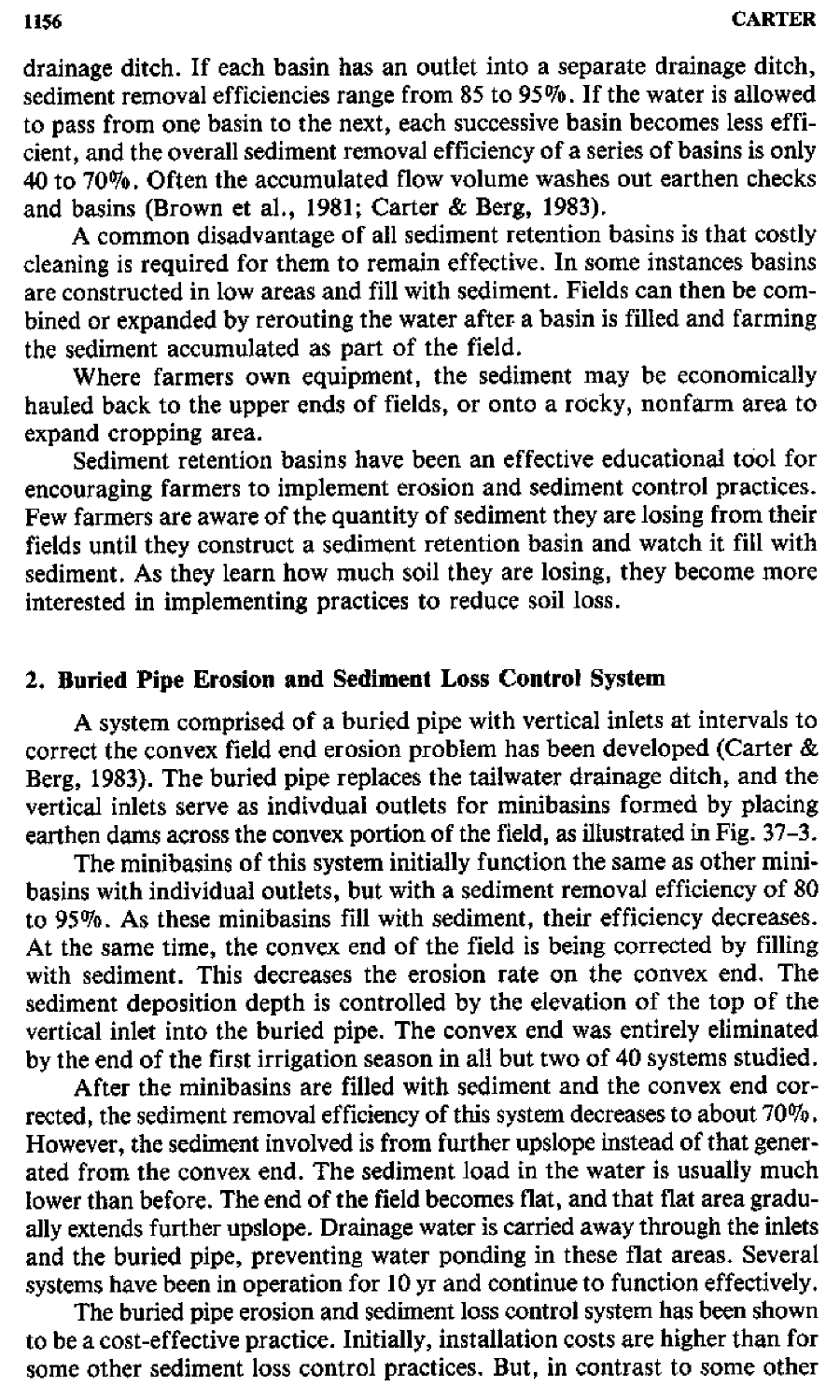

Fig. 37-3. Convex field end showing (A) waste water ditch, (B) operating buried pipe erosion and sediment loss control system during the first irrigation, and (C) convex end corrected after four irrigations.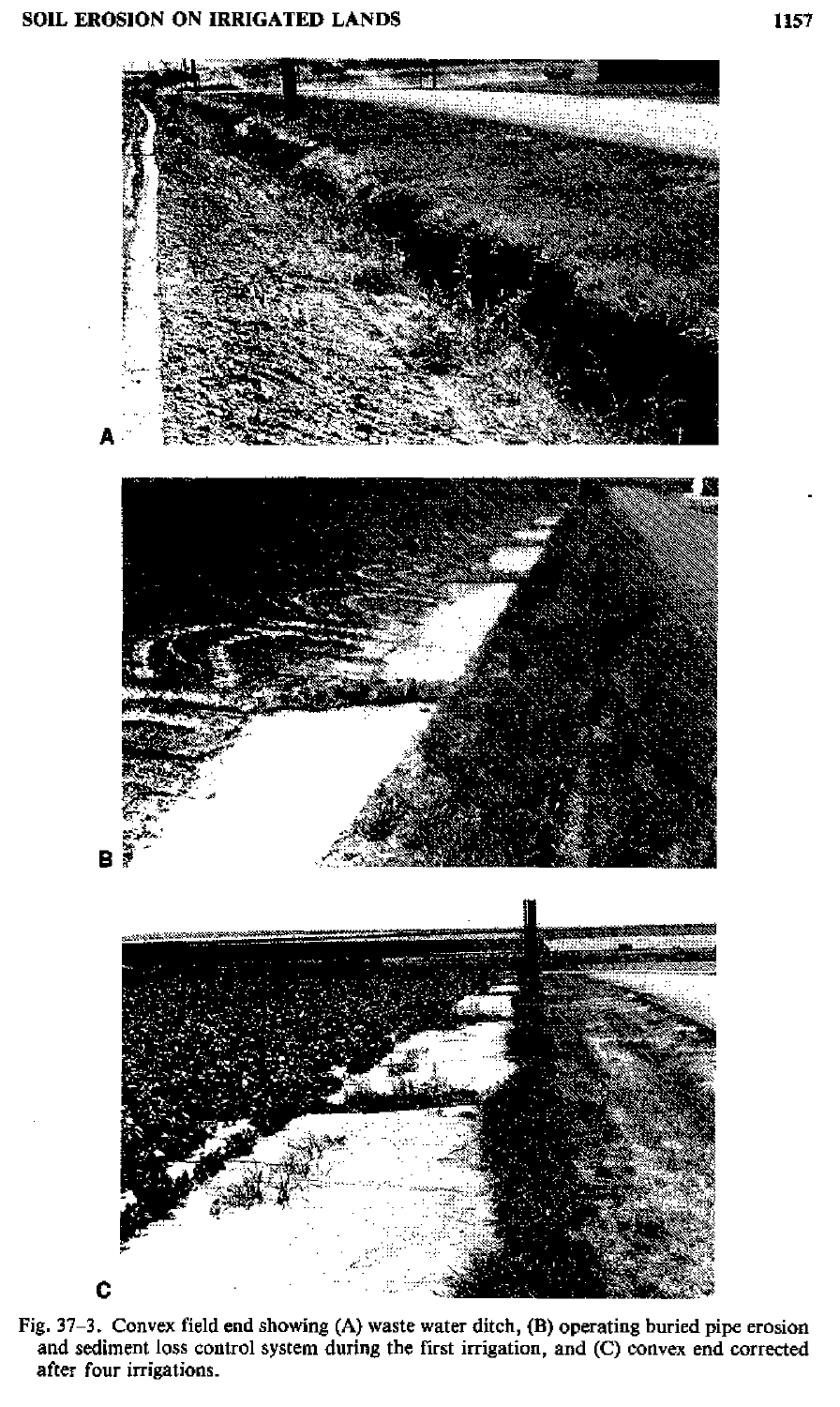systems, this alternative increases the productive area of fields by eliminating the tailwater ditch. This also facilitates ingress and egress of farming equipment. With the open drainage ditch, equipment could not enter or leave the field except at constructed crossings,and also had to turn around inside the field perimeter (Fig. 37-3). Eliminating the ditch also improves convenience for cultivating part of the field while another part is being irrigated, and reduces weed problems associated with wet drainage ditches (Carter & Berg, 1983).

Correcting convex ends improves crop production near the lower ends of fields. Many fields with convex ends often erode to the plow depth, resulting in furrow streams 20 to 30 cm below the soil surface, where lateral water movement doesn't reach the roots of small plants. These plants die from drought, and commonly the lower few meters of these areas produce little or no crops. Correcting the convex end eliminates this problem.

Increased crop yields resulting from increasing the harvested area and reducing drought losses increased income sufficiently to pay the costs of installing a buried pipe system in 4 to 8 yr. After that, the increased returns will add to farm profits (Carter & Berg, 1983).

# 3. **Vegetative Filters**

A simple, inexpensive erosion and sediment loss control practice is planting a strip of cereal, grass, or alfalfa along the lower end of a field in row crops. These densely planted crops at the lower ends, and in a few cases the upper ends of fields, are called *vegetative filters.* When properly placed and managed, these vegetative filters remove 40 to 60% of the sediment from furrow runoff water when at the lower end of a field and can reduce erosion when at the upper end, but no quantitative data are available for the later



**Fig. 37-4. Vegetative filter strip of wheat along the downslope end of a dry edible bean field.**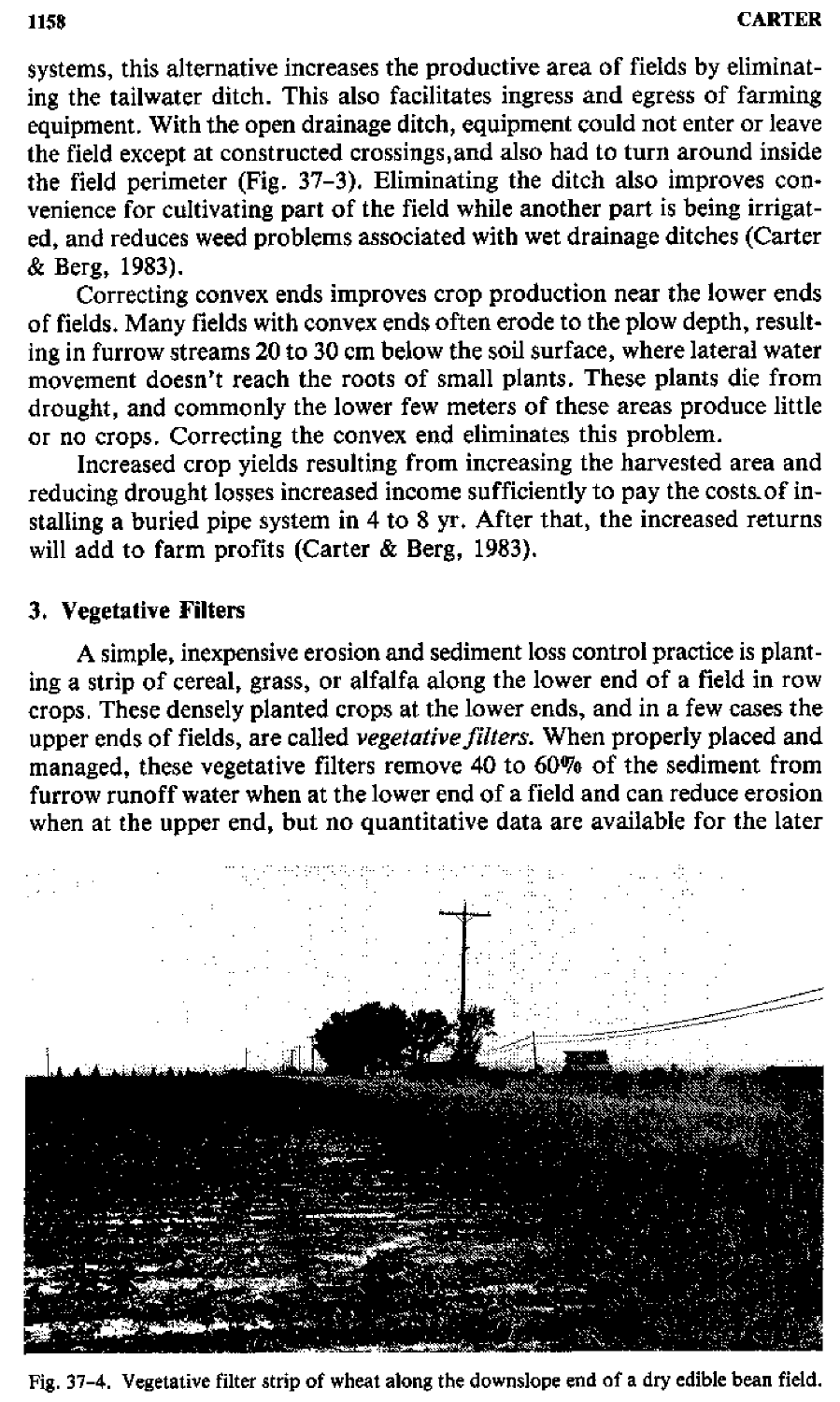situation. Proper placement and management include planting the vegetative filter close to the drainage ditch and forming the irrigation furrows about one-half the way through the filter strip. Leaving the last 1 to 2 m between the furrow end and the drainage ditch allows the water to spread out through the densely planted crop before entering the drainage ditch. If furrows are made all the way through the vegetative filter, effectiveness is lost. If the furrows are not pulled far enough into the densely planted filter strip, sediment soon accumulates in the upslope side of the strip and water accumulates just ahead of the filter strip. This generally results in eroding a new channel immediately upslope from the strip, parallel to the drainage ditch.

The advantages of vegetative filter strips are simplicity, low cost, and the filter crop can be harvested. An example of a wheat filter strip at the lower end of a dry bean field is illustrated in Fig. 37-4.

### **4. Placing Straw in Furrows**

The effectiveness of straw placed in irrigation furrows for reducing erosion and increasing infiltration was discussed earlier in this chapter. The most effective application of this practice is to apply straw to the steeply sloping segments of the furrows. Berg (1984) and Brown and Kemper (1987) reported significant crop yield increases, infiltration increases, and sediment loss decreases using this approach. Based upon this research, a commercial machine is now available to spread straw in furrows.

The application of straw to furrows should be viewed as an alternative when residues from the previous crop are not available on the field. Where previous crop residue is present, it is better to alter tillage operations to keep some of that residue in the soil surface than to expend the cost and time to bring straw from a source outside the field and spread it in the furrows.

### **5. Irrigation Management**

The relationships among the furrow stream size, furrow slope, and sediment loss were discussed earlier. These relationships illustrate that the larger the furrow stream size, the greater the amount of erosion. One irrigation management tool is to apply the smallest possible stream to accomplish the irrigation. The required stream size is determined by the infiltration rate, slope along the furrow, and the run length. In some instances, reducing the run length by adding a midfield gated pipe may be the best alternative. Other situations may be better controlled by compacting furrows to reduce the infiltration rate. This compacting can be accomplished by traversing the furrow with the tractor wheel or with furrow packers on a tool bar (Kemper et al., 1982; Trout & Mackey, 1988). Another approach is to use surge flow (Kemper et al., 1988), surge flow with crop residues (Evans et al., 1987), or to use a manual or automated stream-size cut-back system (Humpherys, 1971). Automated cut-back systems generally apply furrow streams to one set of furrow until the water reaches the lower furrow ends, then to another adjacent equal number of furrows for the same amount of time. After that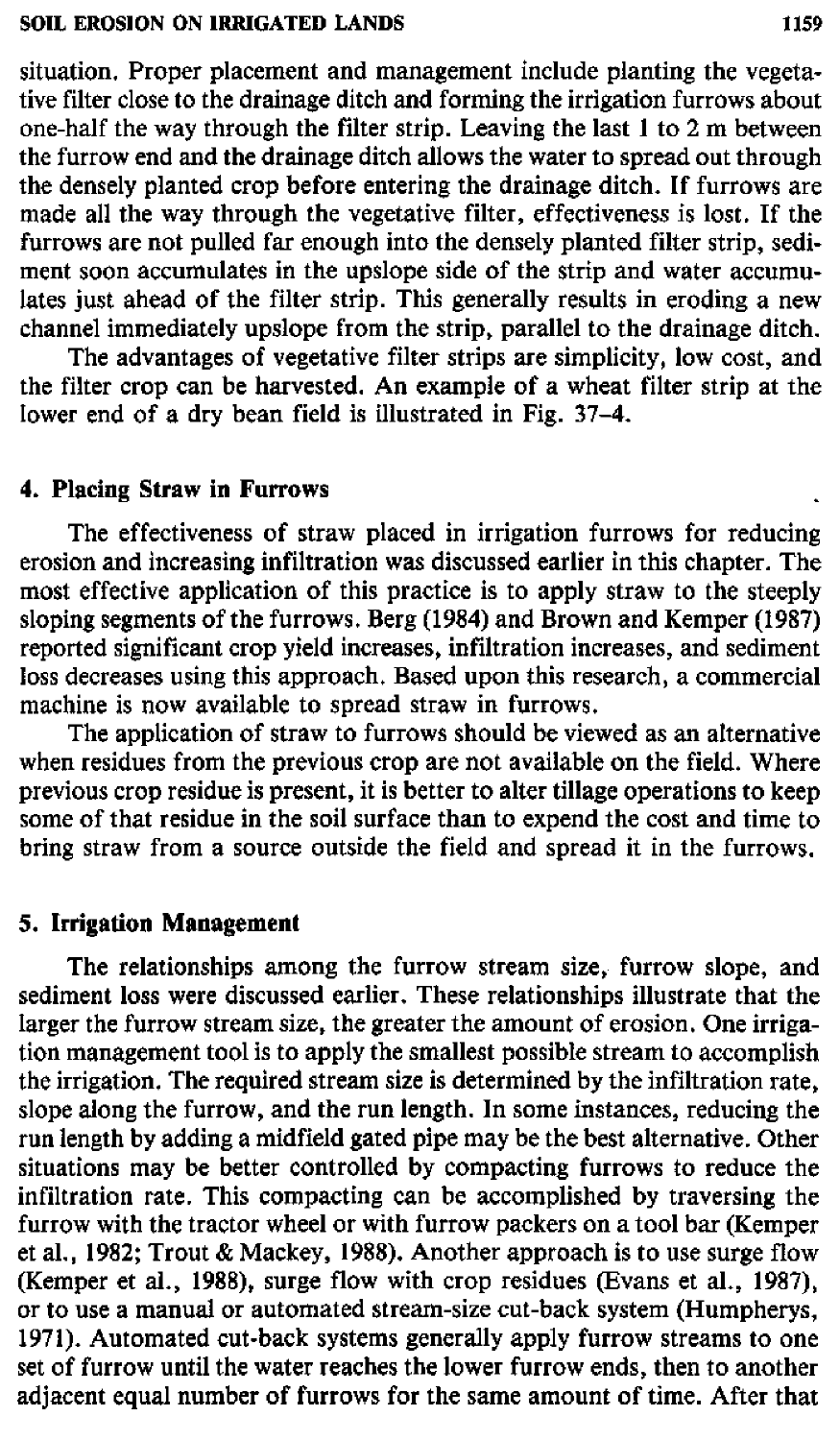the water is applied to all these wetted furrows simulatneously, resulting in a stream size one-half the original, until sufficient water is infiltrated for crop needs.

Cablegation systems (Kemper et al., 1987) provide for a gradual streamsize reduction. Sediment loss is significantly reduced by cablegation as compared with irrigating with the same stream size for a given set time.

Carefully controlling the stream size in each furrow and selecting either wheel track or non-wheel track furrows are important parameters. The minimum required furrow stream sizes to irrigate adjacent wheel track and nonwheel track furrows are different because of differing infiltration rates (Kemper et al., 1982; Trout & Mackey, 1988). Also furrow-to-furrow variability is 25% greater using gated pipe than using siphon tubes from a cement-lined ditch. Knowing the furrow condition relative to the wheel tracks and knowing the best system for controlling stream size help to make decisions about the stream size to use.

Unfortunately, many farmers operate on a highly regimented time schedule and are limited by the particular irrigation system they have on each field. The general tendency is to apply streams that are erosive to assure that the water transverses the entire furrow length in 2 to 4 h so that adequate infiltrating time to add the appropriate amount of water to the soil reservoir will be certain. When this approach is used, 40 to 50% of the applied water runs off the field as surface drainage, and furrow erosion is often severe (Berg & Carter, 1980).

Changing the direction of irrigating a field to one of less slope can reduce erosion and sediment loss. Also, where slopes exceed 3%, consideration should be given to converting to sprinkler irrigation.

# **6. Conservation Tillage**

Conservation tillage, including no-tillage and reduced or minimum tillage systems, has been applied successfully to rainfed cropland. Until recently, there has been little interest in trying these systems on furrow-irrigated lands. Farmers have long practiced clean tillage to provide clean furrows for irrigation, and it has been unthinkable to consider a tillage system that leaves residue on the soil surface.

Conservation tillage was first introduced to furrow-irrigated land in Washington (Aarstad & Miller, 1979; Miller & Aarstad, 1983). These authors found that conservation tillage significantly reduced sediment losses from furrow-irrigated land. Carter et al. (1989b) introduced no-tillage practices to the Northwest where irrigation furrows are so small that some farmers call them "marks in the soil." These furrows, commonly called *corrugates, are* generally 5 to 8 cm deep and 6 to 8 cm wide at the top. The initial study area in southern Idaho produces garden and commercial bean seed, sugarbeet, and corn as row crops, and alfalfa and cereal as dense-stand crops.

Alfalfa is generally grown in rotation with other crops in this area, and preparing the land for a row crop following alfalfa usually involves 8 to 12 tillage operations, including moldboard plowing when using conventional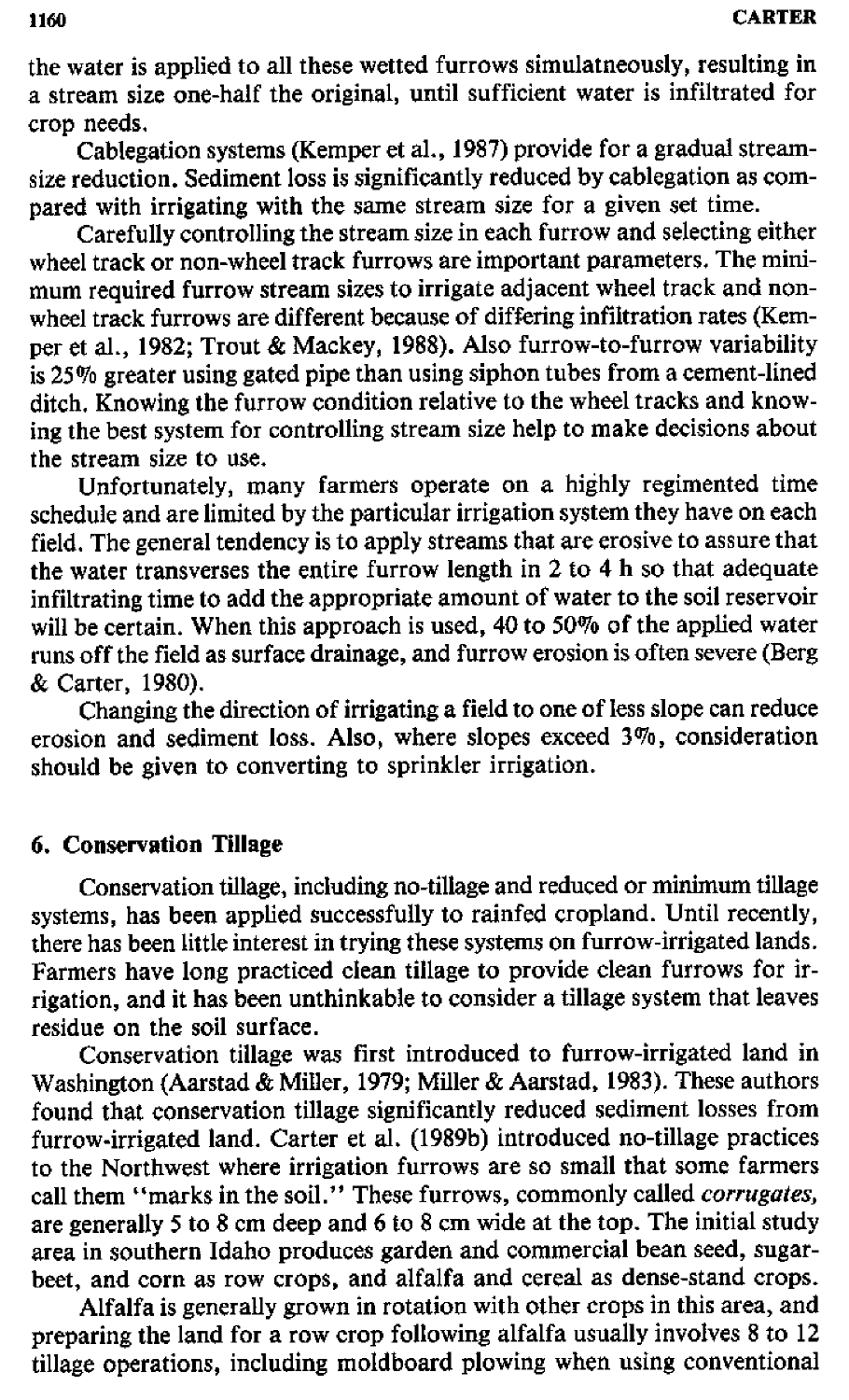methods. The first study (Carter et al., 1988b) demonstrated that wheat and corn could be successfully produced without tillage after killing alfalfa with herbicide (Fig. 37–5). Both winter and spring wheat and silage corn produced the same yields when grown without tillage as when grown under conventional tillage. It was necessary to clean the small furrows to remove rodent mounds and clumps of grass that had invaded the alfalfa and had been killed by herbicide. Wheat was seeded with a conventional, irrigated land-type double-disk drill. Corn was seeded with a double tool bar arrangement with small, chisel-type bull tongues on the leading bar to make a groove in the soil. Flex-type corn planters were attached to the second tool bar, so that they followed directly behind the bull tongue chisels. These no-tillage crops irrigated with better uniformity and required only about one-half as much water as the adjacent, conventionally tilled plots for the first irrigation (Carter et al., 1989b).

Subsequent no-tillage studies have included no-tillage corn following cereal, cereal following corn, and a variety of investigations involving dry bean, corn, cereal, and sugarbeet. The general conclusions from 3 yr of study are that furrow erosion and sediment loss can be reduced 80 to 100% by no-tillage systems and 50 to 80% by reduced tillage systems. Direct crop production costs can be reduced 20 to 30% by using no-tillage practices and 10 to 20% by using reduced tillage practices.

Wide application of conservation tillage on furrow-irrigated land has the potential to reduce erosion and sediment loss 80 to 90%. Such widespread acceptance could almost eliminate the need for the erosion and sedi-



Fig. 37-5. No-till winter wheat growing in a herbicide-killed alfalfa field.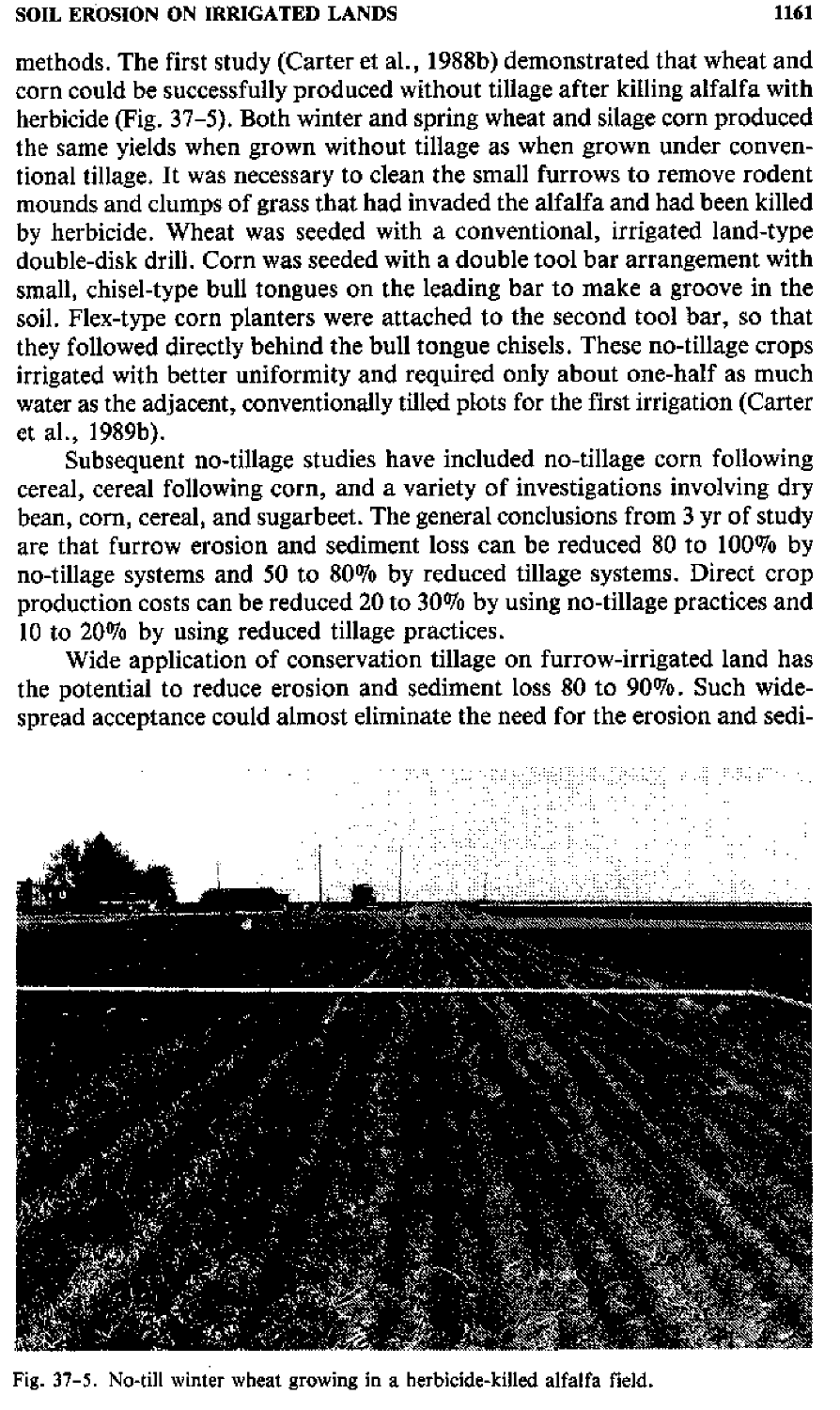ment loss control practices discussed earlier in this chapter. However, such wide acceptance will require many years of educating farmers, if it is to ever be achieved (Carter et al., 1989b).

# **III. EROSION UNDER SPRINKLER IRRIGATION**

Soil erodes under sprinkler irrigation by **processes similar** to those reported under rainfall. These are soil particle detachment caused by falling water drops and flowing water, and transport by water drop splash and flowing water (Meyer & Wischmeier, 1969; Trout & Neibling, 1989). However, conditions are often quite different under sprinkler irrigation than under rainfall because: (i) only a small part of a field is receiving water at any given time, (ii) water drops from sprinklers vary considerably depending upon the type of system used, and (iii) sprinkler irrigation is generally applied only when the soil water reservoir needs replenishing for a growing crop or in preparation for tillage. These systems can be properly designed for any particular soil conditions to minimize runoff and erosion.

The most serious erosion under sprinkler irrigation usually occurs with center pivot systems where the application rate at the outer end may exceed the soil infiltration capacity, creating runoff and the potential for erosion. Recently developed low-pressure sprinklers and spray heads also increase the potential for runoff and erosion because the application rate per unit area on the smaller wetting areas must be greater to achieve the same total application. In any case, sprinkler irrigation systems should be designed and operated according to soil characteristics of the field to be irrigated.

# A. **The Erosion Process**

When water drops strike the soil surface, erosion may result. Impacting water drops may detach soil particles from the soil mass. Detached particles are splashed in all directions from the impact point, with a net movement downslope.

Soil particle detachment by water drop impact is proportional to the intensity squared (Meyer & Wischmeier, 1969), or to a product of the momentum and number of drops, both raised to a power (Park et al., 1983). Splash erosion measured by simulated rainfall is proportional to rainfall, or sprinkler intensity to a power that varies with soil type from 1.6 to 2.1 (Meyer, 1981; Park et al., 1983).

An alternative method of evaluating erosion from raindrop impact is to relate it to the kinetic energy of the rainfall. Simulated rainfall with drop diameters of 2.2, 3.2, and 4.9 mm from several heights has been used to study soil detachment from a silty clay, a loamy sand, and two silt loam soils. The regression equation relating soil splash (SS) to kinetic energy (KE), rainfall intensity (I), and percent clay (PC) was

$$
SS = 7.50 (I)^{0.41} (KE)^{1.14} (PC)^{-0.52}
$$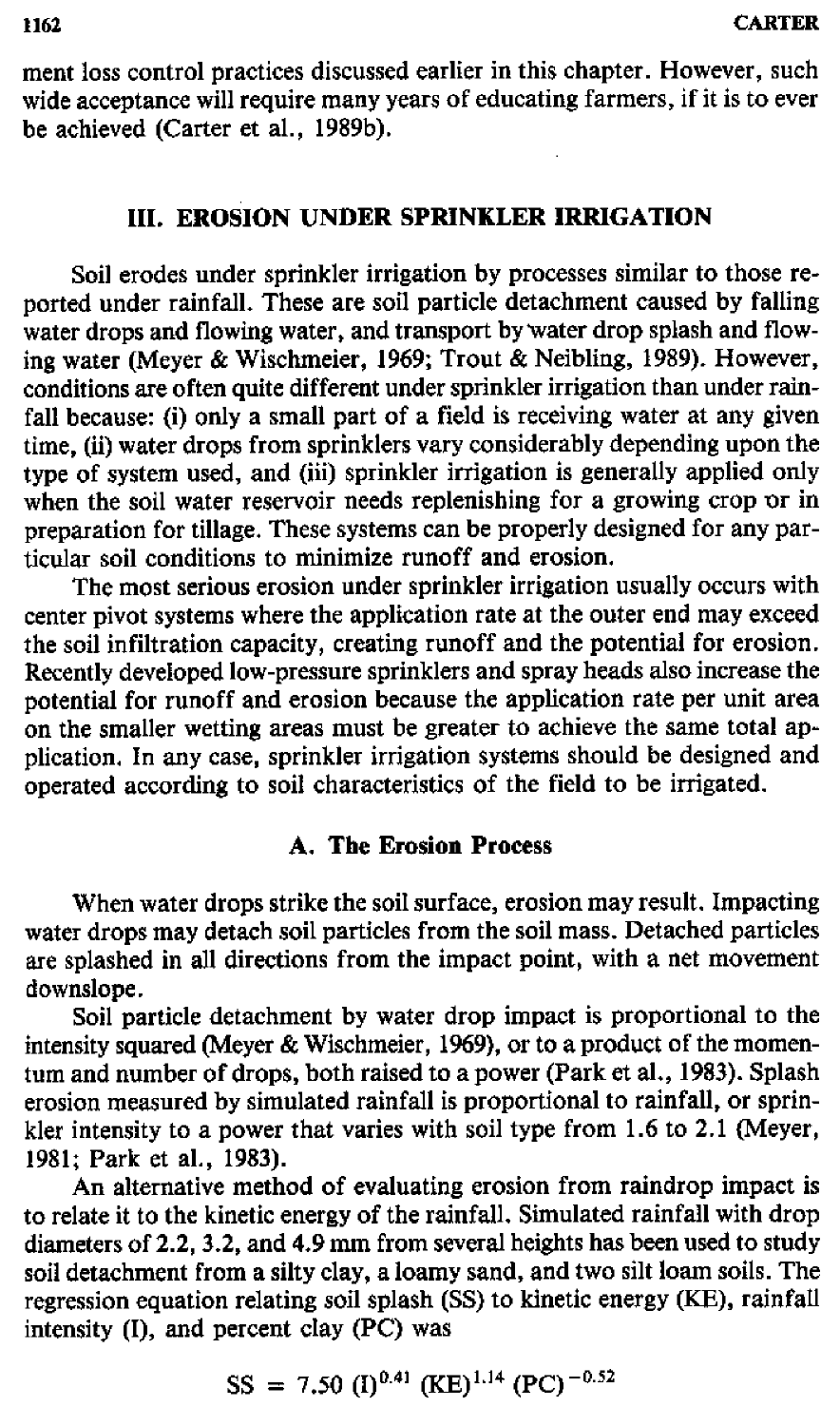with a correlation coefficient of 0.93. Kinetic energy was by far the most significant of these three parameters. Adding other soil parameters did not significantly improve the correlation coefficient (Bubenzer & Jones, 1971).

The general erosion potential from various sprinklers can be evaluated by converting the mean drop diameter to kinetic energy using the procedure of StilImunkes and James (1982). The kinetic energy values can then be used in the above equation to estimate soil detachment by drop splash, and the relative erosivity of any particular sprinkler can be estimated by this method. Recent research has provided limited information on drop size distribution from various sprinkler nozzle designs and the effects of nozzle size or pressure on drop size distribution (Dadio & Wallender, 1985; Kohl & DeBoer, 1984; Kohl et al., 1985).

The preceding discussion concerned the processes governing the sediment produced at a particular site. Sediment transport processes generally determine how much of that sediment is moved from the site. The sediment transported by overland flow depends upon the water application rate in excess of infiltration. The infiltration rate can be reduced by water drop impact and increase the amount of runoff.

When the water application rate exceeds infiltration, water ponds in small surface depressions until they become full. Then water begins to flow downslope as shallow overland flow. This flow seldom produces sufficient shear forces to detach particles, but it does transport some sediment detached by water impact. Usually considerably more soil particles are detached by water drop impact than are transported by this shallow overland flow. Many transport equations have been applied in attempts to describe this part of the overall erosion process (Foster, 1982; Neibling, 1984).

As overland flow moves downslope it concentrates in tillage marks, previous erosion channels, or, as a result of the natural microtopography, it forms new rills. The detachment and transport processes in these rills are similar to those in irrigation furrows. One difference is that the flow rate in rills increases downslope as a result of increasing collection areas, whereas the flow rate in irrigation furrows decreases downslope. Thus, the transport capacity in rills increases until the water flows out of the area receiving water.

Water may flow downslope in rills to an area just previously irrigated, into a dry area not yet irrigated, or along the operating sprinkler line where water is being applied. These three situations can all produce different erosion and sediment transport results. Flows from rills tend to concentrate into fewer, larger channels in natural drainage ways called *ephemeral channels or gullies.* Sediment detachment and transport processes in ephemeral gullies are similar to those for rills. Typically, an ephemeral gully will erode downward to a tillage pan or a less erodible layer and then enlarge to an equilibrium width during the first significant erosion event following tillage. Unless **tillage** occurs, additional erosion will be minimal for subsequent events smaller or equal in size to the event that formed the channel.

Usually the amount of erosion during each center pivot sprinkler irrigation is relatively small because only 30 to 40 mm of water is applied. This amount of water normally will not cause extensive erosion. Most of that water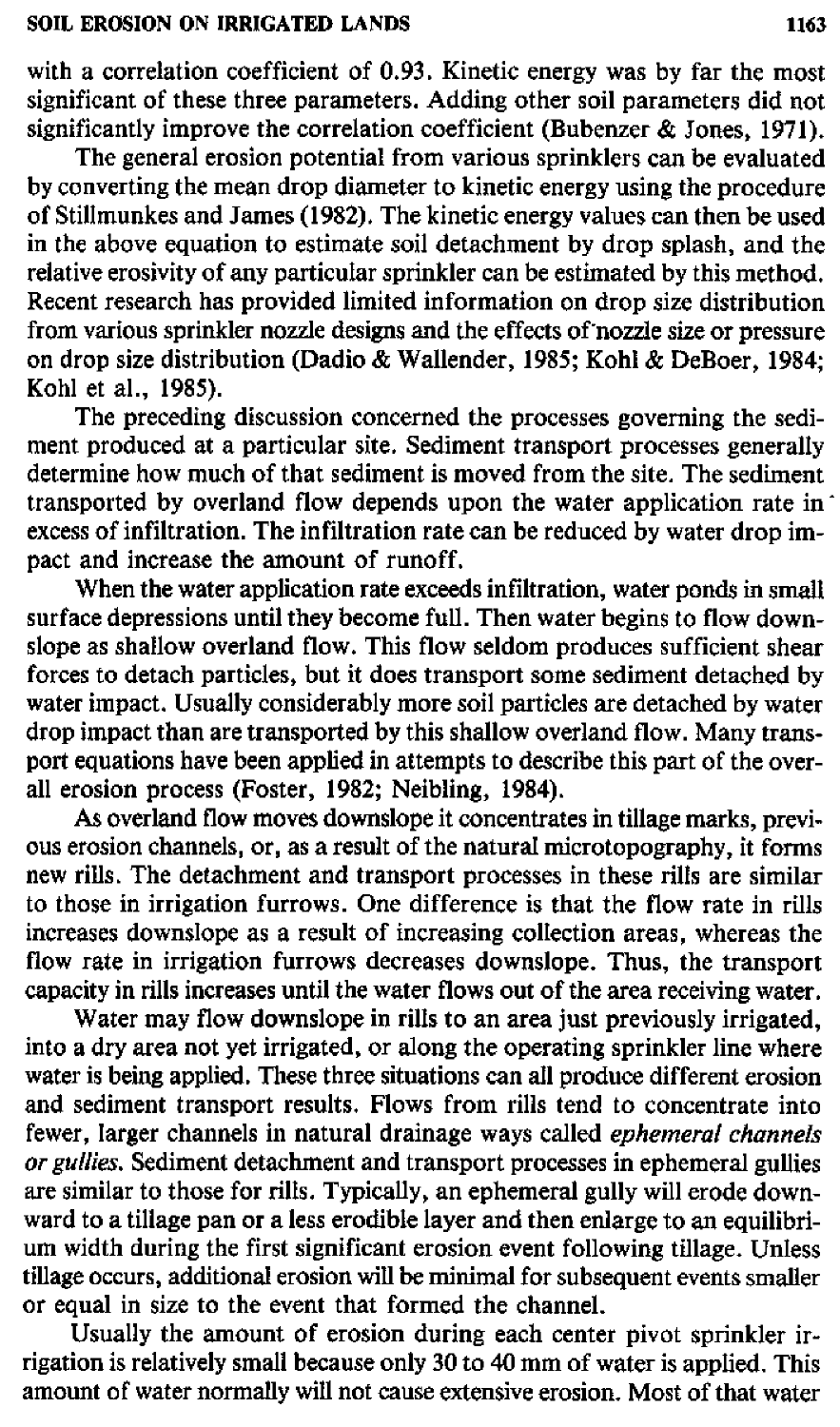will infiltrate and not run off the field. The amount of runoff depends on how much the application rate exceeds the infiltration rate. Large amounts of water are applied with wheel line and hand-moved sprinklers, and erosion can be severe.

## **1. Cohesion Factors**

The relationships between soil cohesion factors and erosion are the same under both furrow and sprinkler irrigation. The erosion difference between the two situations involves the forces acting against the soil-bonding forces. The bombardment of water drops on the soil under sprinkler irrigation is a different type of force than the shear force of a flowing stream in an irrigation furrow.

## **2. Tillage**

Extensive tillage that breaks soils into small aggregates also breaks many particle-to-particle bonds and makes the soil more susceptible to erosion under sprinkler irrigation, just as it does under furrow irrigation. Fewer tillage operations generally result in less erosion under sprinkler irrigation. The direction of the final tillage or planting marks can have an important impact on rill and subsequent gully formation under sprinkler irrigation. Such marks up and down the slope should be avoided. This, of course, is not always possible, particularly on rolling topography where much of the sprinkler irrigation is practiced. Tillage and planting marks should follow level contours to the extent possible. No-tillage and reduced-tillage practices can be applied more easily to sprinkler-irrigated land than to furrow-irrigated land because rougher surfaces can be tolerated better under sprinkler irrigation.

# **3. Surface Condition Effects**

The condition of the soil surface can have a major effect on erosion under sprinkler irrigation. Rough, cloddy surfaces have higher infiltration rates. As a result, runoff is decreased or eliminated and erosion is decreased. Overfilled, smooth surfaces are more erodible and generally have lower infiltration rates, greater runoff, and more erosion than rougher surfaces. To be effective as an erosion control measure, soil clods must be large and stable enough to keep infiltration at a high level until the crop canopy covers the soil surface. Such cloddy surfaces can be attained by tilling at selected soil water contents. Also, tilling compacted soils generally results in greater cloddiness than does tilling noncompacted soils (Johnson et al., 1979; Römkens & Wang, 1986).

Residue on the soil surface decreases the amount of water drop impact erosion, increases infiltration, and decreases runoff. As a result, overland flow erosion is also decreased by residue on and in the soil surface. Conservation tillage practices increase quantities of surface residues and decrease erosion under sprinkler irrigation.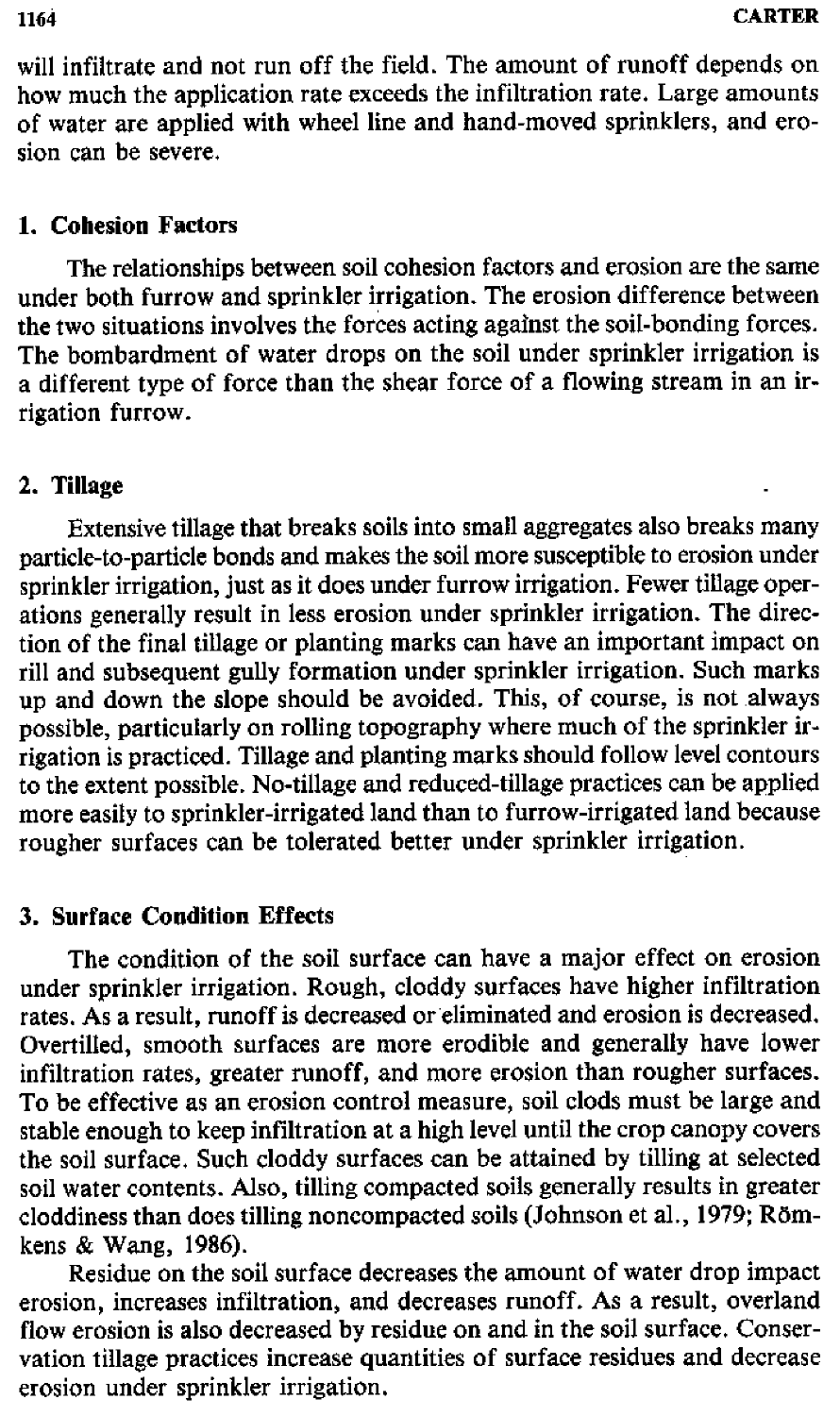### **B. Controlling Sprinkler Irrigation Erosion**

Any practice that will reduce the impact energy of water drops striking the soil surface, maintain infiltration, reduce overland flow, and protect against rill and gully formation will decrease soil erosion under sprinkler irrigation. There are several approaches that can be used towards accomplishing these goals. Usually a combination of practices leads to the best results.

## **1. Irrigation Management**

The most important aspect of sprinkler irrigation management is the proper design of the system. Infiltration characteristics of the soil should be evaluated and the results used to select a sprinkler system that will apply water at a rate less than the infiltration capacity of the soil (Bruce et al., 1980; 1985). This is usually easier with wheel line, lateral move systems than with center pivot systems. If the application rate is less than the infiltration capacity and adequate to supply sufficient water to meet crop needs, the only erosion that will occur is that from water drop impact.

The area covered per segment of line increases with distance from the pivot point of a center pivot system. Therefore, to apply the water needed by the crop, the application rate increases with distance from the pivot point. The most serious erosion usually occurs at the outer end of a center pivot system, because the application rate often exceeds that of infiltration.

Once a properly designed sprinkler irrigation system has been installed, it is important to operate it correctly. Operating at pressures different from those designed, improper set times, or operating center pivots at improper travel speeds can also lead to erosion problems.

Another important factor in the design and operation of sprinkler systems is that nozzles or heads should be designed to distribute water drops of the lowest possible kinetic energy to the soil. Water drops with the lowest kinetic energy will cause the least water drop splash erosion and soil surface compaction.

### **2. Conservation Tillage**

Conservation tillage has been practiced for erosion control on rainfed soils for over 20 yr, but only recently have conservation tillage systems been developed for sprinkler-irrigated lands. The same basic systems used for erosion control on rainfed soils will also control erosion on sprinkler-irrigated soils. Such systems are easier to apply under sprinkler irrigation because water can be applied when needed instead of depending upon nature to provide rainwater. For example, deep-furrow drills used to place seed into moist soil on rainfed lands are not required on sprinkler-irrigated land where water can be applied to wet the soils to germinate the seed if necessary.

Conservation tillage systems for sprinkler-irrigated land should leave crop residues on and in the soil surface, provide a rough cloddy surface, and leave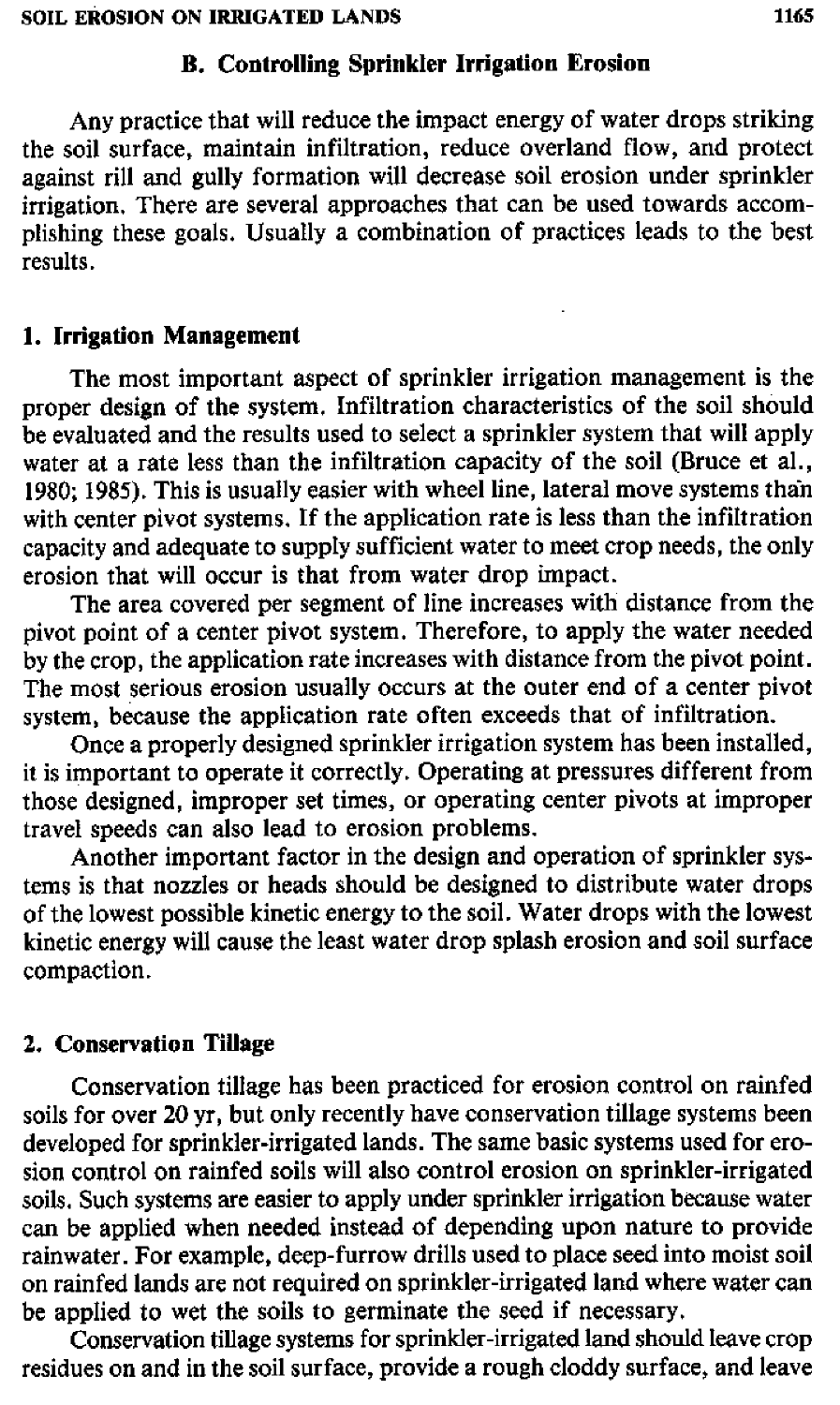drill or tillage marks on level contours to the extent possible. Crop residues are the most important consideration and tend to mask the effects of the other two parameters.

Crop rotations impact the application of conservation tillage on irrigated land. Usually more crop rotating is required to minimize crop disease on irrigated land than on rainfed land. The cropping sequence should be adjusted if necessary to assure the production of crop residues throughout the rotation. Conservation tillage is then required to maintain these residues on or near the soil surface.

### 3. **Reservoir Tillage**

Aarstad and Miller (1973) first demonstrated that making small water storage basins in the soil surface to catch and temporarily store water until it infiltrates was a useful technique to prevent runoff and increase irrigation uniformity. This also almost eliminates erosion under sprinkler irrigation (Longley, 1984). In recent years, tillage equipment has been developed and used effectively for that purpose, and the process of forming the basins has become known as *reservoir tillage.* These small reservoirs function best when they are depressions formed by scooping or pressing rather than being formed by earthen dams in furrows. The latter are not as stable when nearly filled as the former.

Reservoir tillage is generally done after planting the crop but can be done in the same operation for cereals. The tiny reservoirs are placed between rows of row crops, but can be randomly placed in solid cover crops, such as cereals. In either case, once installed, 1 h of land will have thousands of these small reservoirs on the surface (Fig. 37-6). When water is applied by a sprinkler



Fig. 37-6. Reservoir tillage on a potato field.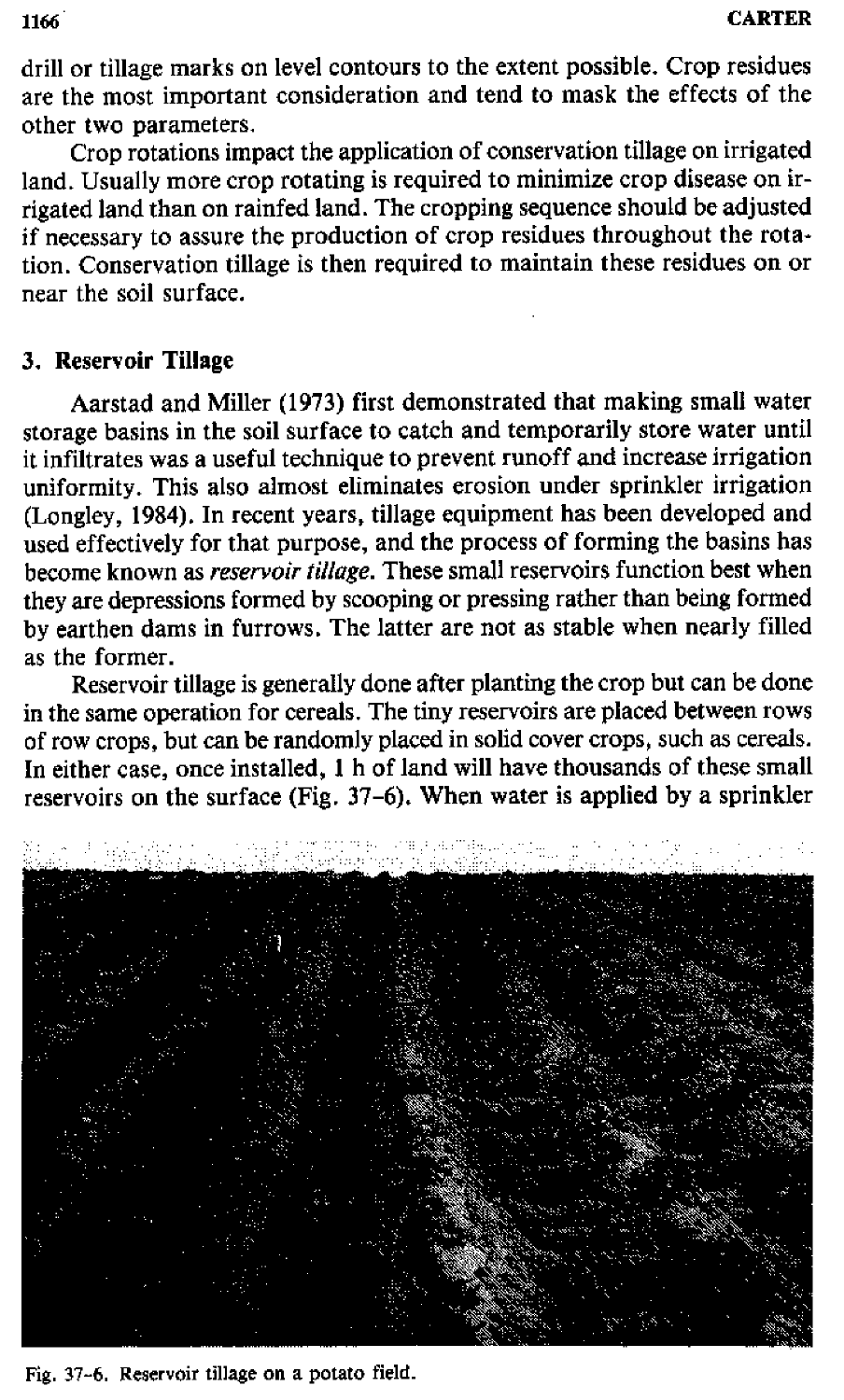system, water not immediately infiltrated accumulates in the tiny reservoirs where it gradually infiltrates. Runoff can be prevented or reduced even when the water application rate far exceeds the infiltration rate. Since runoff is eliminated, so are erosion and sediment transport that would have occurred with overland flow. Therefore, erosion is confined to that caused by water drop impact. The use of reservoir tillage has had a major impact on both irrigation uniformity and erosion control under sprinkler irrigation. It compensates for design and operation errors and is of particular importance in areas covered by the outer sections of center pivot systems and on steep slopes. Crop yields have been dramatically increased and soil erosion almost eliminated by reservoir tillage of sprinkler-irrigated land.

## **IV. SUMMARY AND CONCLUSION**

Irrigation-induced erosion began with irrigation and has continued large-' ly unabated until the past 10 yr. The problem was recognized as serious by scientists in the late 1930s and 1940s, but work done then was given little attention by irrigated land farmers. During the late 1960s and early 1970s, sufficient attention was given to water quality that legislation was set forth to control irrigation return flow quality. This stimulated research on polluting sediment sources because sediment was defined *as the* most serious water pollutant from the standpoint of quantity. This continuing research has provided much-needed information about erosion on irrigated lands. It has now progressed to the point that effective erosion control practices have been developed for irrigated lands.

Although significant erosion can occur under improperly designed and operated sprinkler irrigation systems, the most serious erosion occurs under furrow irrigation.

Soil erosion results when shear forces are sufficient to overcome cohesive bonds between soil particles, allowing soil particles to be broken off the soil mass and transported by flowing water. Both the erosive shear and sediment transporting forces increase exponentially with stream size and flow velocity. Therefore, the furrow stream size, furrow roughness, and the slope in the direction of irrigation are important factors affecting the energy of the stream to exert shear forces. Controlling these factors, is of primary importance in furrow irrigation erosion. Of these factors, humans can control the furrow stream size to a limited extent. However, the furrow stream size must be large enough to provide water to infiltrate along the entire furrow length in a reasonable time to accomplish the purposes of irrigation. Usually, best results can be attained by starting the irrigation with a furrow stream that will reach the lower end of the furrow in 2 to 4 h, and then decreasing it to about one-half the original.

Crop residues in irrigation furrows and rough furrows both decrease erosion because they reduce the kinetic energy of the stream. In contrast, excessive tillage, leaving a fine soil and resulting in smooth furrows without residue, increases furrow erosion.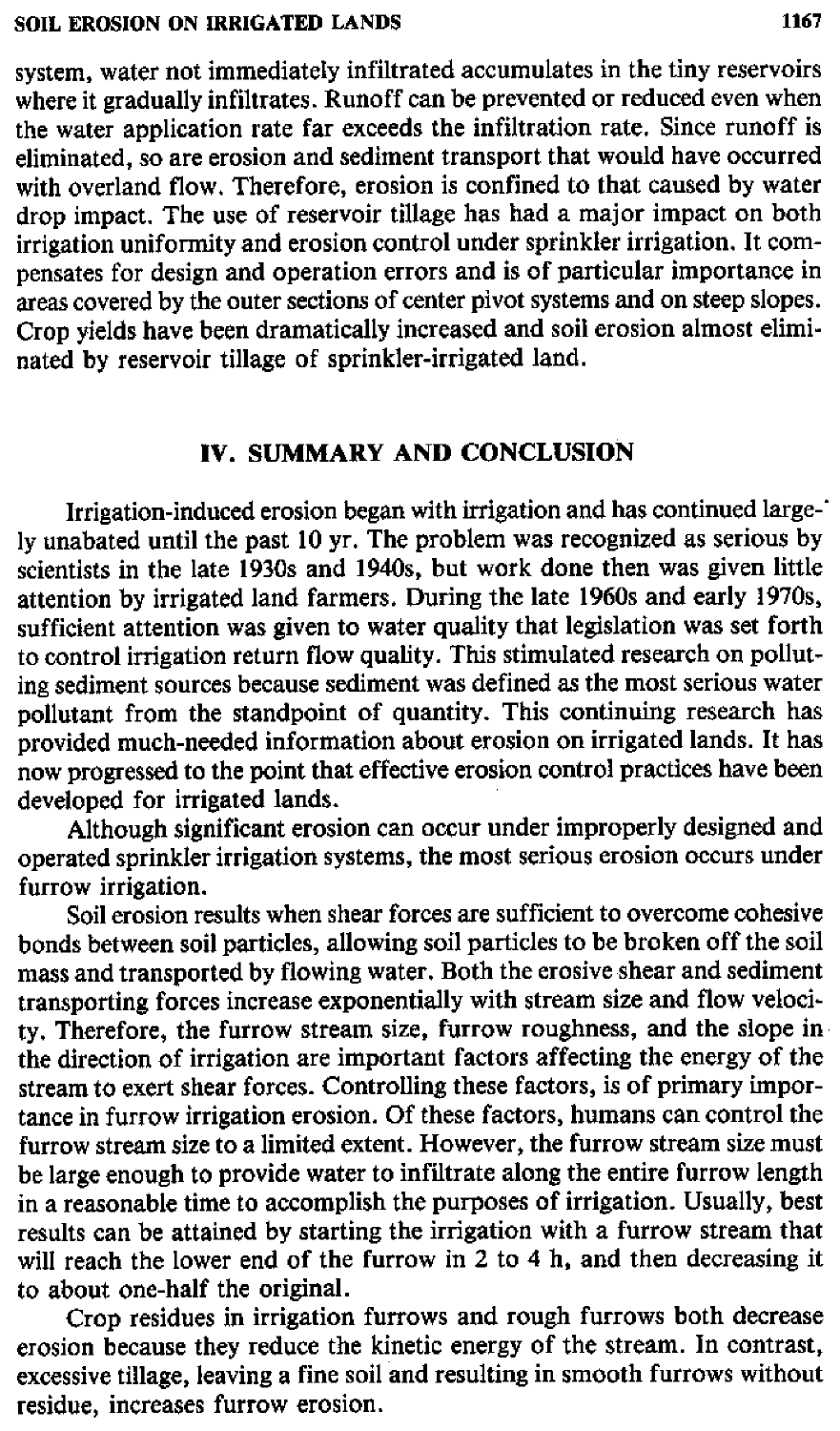**1168 CARTER**

Cropping sequences affect irrigation furrow erosion by influencing the amount of residue remaining in the soil while producing the subsequent crop. Tillage plays the most important role in the presence or absence of residue. Moldboard plowing, which buries crop residues, is the worst tillage practice commonly used on irrigated land from the erosion standpoint.

Furrow erosion redistributes topsoil by removing soil from the upper reaches of furrows and depositing it downslope. This reduces topsoil depth on the upper 25 to 40% of each furrow-irrigated field, causing serious decreases in crop production.

During the past 15 yr, erosion and sediment loss control technology has been developed and evaluated for furrow-irrigated land. The first practices developed and evaluated were aimed primarily at sediment loss control. These included sediment retention basins ranging in size from 1.0 ha to minibasins receiving runoff water from only a few irrigation furrows. These sediment retention basins remove 65 to 95% of the inflowing sediment from the water. Vegetative filters comprised of cereal, grass, or alfalfa crops planted along the lower ends of fields can filter out about 40 to 60% of the sediment if properly managed.

One important discovery made in the mid-1970s was that large amounts of erosion and sediment loss from furrow-irrigated fields were resulting from mismanagement of the tailwater ditch, thereby creating convex field ends. A buried pipe erosion and sediment loss control system was developed to completely eliminate this problem, as well as remove the tailwater ditch and field access problems associated with it. This system increases the productive area of the field where installed. Increased crop production from that area will generally pay installation costs in 4 to 8 yr.

Placing crop residues in irrigation furrows increases infiltration and reduces furrow erosion. Equipment has been developed to accomplish this straw placement. However, a far more logical approach is to use tillage practices that will leave crop residues on and in the soil surface. Moldboard plowing must be eliminated to avoid burying crop residue.

Reduced-tillage and no-tillage systems introduced to furrow-irrigated land for erosion control in 1978 and 1984, respectively, have great potential for erosion control on irrigated land. A series of studies, beginning in the fall of 1984, have demonstrated that no-tillage and reduced tillage can be used effectively on furrow-irrigated land without causing irrigation problems. These conservation tillage systems reduce soil erosion and sediment loss from 60 to 100%, with the best results coming from no-tillage systems. Direct cropping input costs are decreased 10 to 30% when compared to conventional tillage systems. These savings translate into net profits because crop yields are generally the same as for conventional tillage. Widespread application of conservation tillage on furrow-irrigated lands has the potential to reduce erosion and sediment loss about 85 to 90%. This would also eliminate the need for sediment retention basins, vegetative filters, and placing straw in furrows. The buried pipe erosion and sediment loss control system may still be used in combination with conservation tillage, but the need for such a system would be decreased.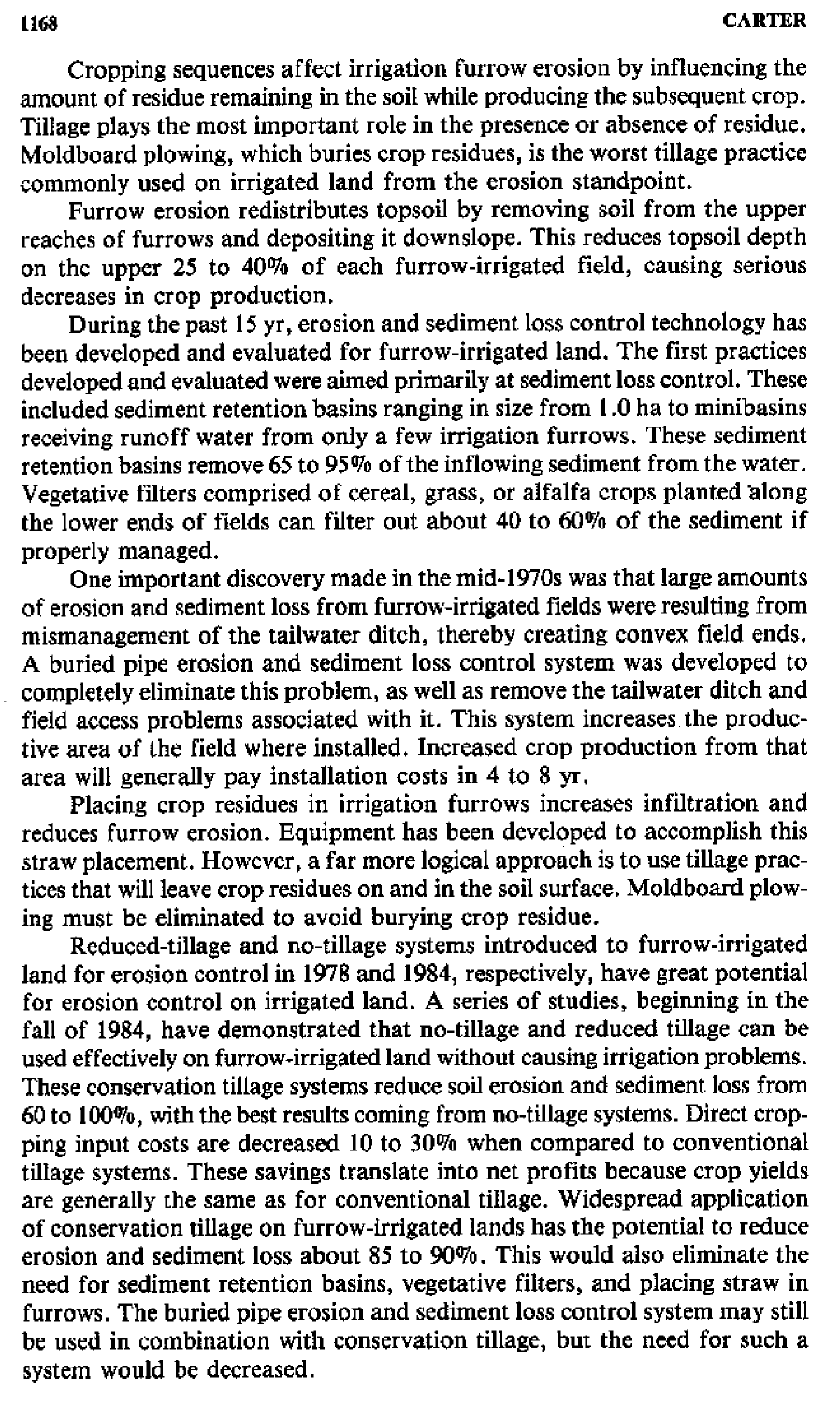Soil erosion processes under sprinkler irrigation are similar to those under rainfall, with some differences. The amount of water applied by a single irrigation is controlled and it is applied only when needed. Generally, only a small part of the field is receiving water at any given time. Therefore, water flow resulting from runoff is confined. Rill and gully erosion are therefore limited when compared to erosion under rainfall.

The most important erosion control practice for sprinkler-irrigated land is the proper design and operation of sprinkler irrigation systems, which means using reliable soil water transmission and retention data. The use of conservation tillage and the application of recently developed reservoir tillage will also greatly reduce the erosion potential.

## **REFERENCES**

- Aarstad, J.S,, and D.E. Miller. 1973. Soil management to reduce runoff under center-pivot sprinkler systems. J. Soil Water Conserv. 28:171-173.
- Aarstad, J.S., and D.E. Miller. 1979. Corn residue management to reduce erosion in irrigation furrows. J. Soil Water Conserv. 33:289-391.
- Aarstad, J.S., and D.E. Miller. 1981. Effects of small amounts of residue on furrow erosion. Soil Sci. Soc. Am. J. 45:116-118.
- Allen, R.R., J.T. Musick, and A.F. Wiese. 1976. Limited tillage of furrow irrigated winter wheat. Trans. ASAE 19:234-236, 241.
- Berg, R.D. 1984. Straw residue to control furrow erosion on sloping irrigated cropland. J. Soil Water Conserv. 39:58-60.
- **Berg, R.D.,** and D.L. Carter. 1980. Furrow erosion and sediment losses on irrigated cropland. J. Soil Water Conserv. 35:267-270.
- Brown, M.J. 1985a. Effect of grain straw and furrow irrigation stream size on soil erosion and infiltration. J. Soil Water Conserv. 40:389-391.
- Brown, M.J. 1985b. Within furrow erosion and deposition of sediment and phosphorous. p. 113-118. *In* S.A. El-Swaity et **al.** (ed.) Soil erosion and conservation. Soil Conserv. Soc. Am., Ankeny, IA.
- Brown, M.J., J.A. Bondurant, and C.E. Brockway. 1981. Ponding surface drainage water for sediment and phosphorus removal. Trans. ASAE 24:1479-1481.
- Brown, M.J., D.L. Carter, and J.A. Bondurant. 1974. Sediment in irrigation and drainage waters and sediment inputs and outputs for two large tracts in southern Idaho. J. Environ. Qual. 3:347-351.
- Brown, M.J., and W.D. Kemper. 1987. Using straw in steep furrows to reduce soil erosion and increase dry bean yields. J. Soil Water Conserv. 42:187-191.
- Bruce, R.R., J.L. Chesness, T.C. Keisling, I.E. Pallas, Jr., D.A. Smittle, J.R. Stansell, and A.W. Thomas. 1980. Irrigation of crops in the southeastern United States. Principles and practice. Agric. Rev. Man. (USDA-SEA) ARM-S-9.
- Bruce, R.R., A.W. Thomas, V.L. Quisenberry, H.D. Scott, and W.M. Snyder. 1985. Irrigation practice for crop culture in the southeastern United States. p. 51-106. *In* D. Hillei (ed.) Advances in irrigation. Academic Press, Orlando, FL.
- Bruce, R.R., S.R. Wilkinson, and G.W. Langdale. 1987. Legume effects on soil erosion and productivity. p. 127-138. In The role of legumes in conservation tillage systems. Soil Conserv. Soc. Am., Ankeny, IA.
- Bubenzern, G.D., and B.A. Jones, Jr. 1971. Drop size and impact velocity effects on the detachment of soils under simulated rainfall. Trans. ASAE 14:625-628.
- Bullock, M.S., W.D. Kemper, and S.D. Nelson. 1988. Soil cohesion as affected by freezing, water content, time and tillage. Soil Sci. Soc. Am. J. 52:770-776.
- Carter, D.L. 1976. Guidelines for sediment control in irrigationreturn flows. J. Environ. Qual. 5:119-124.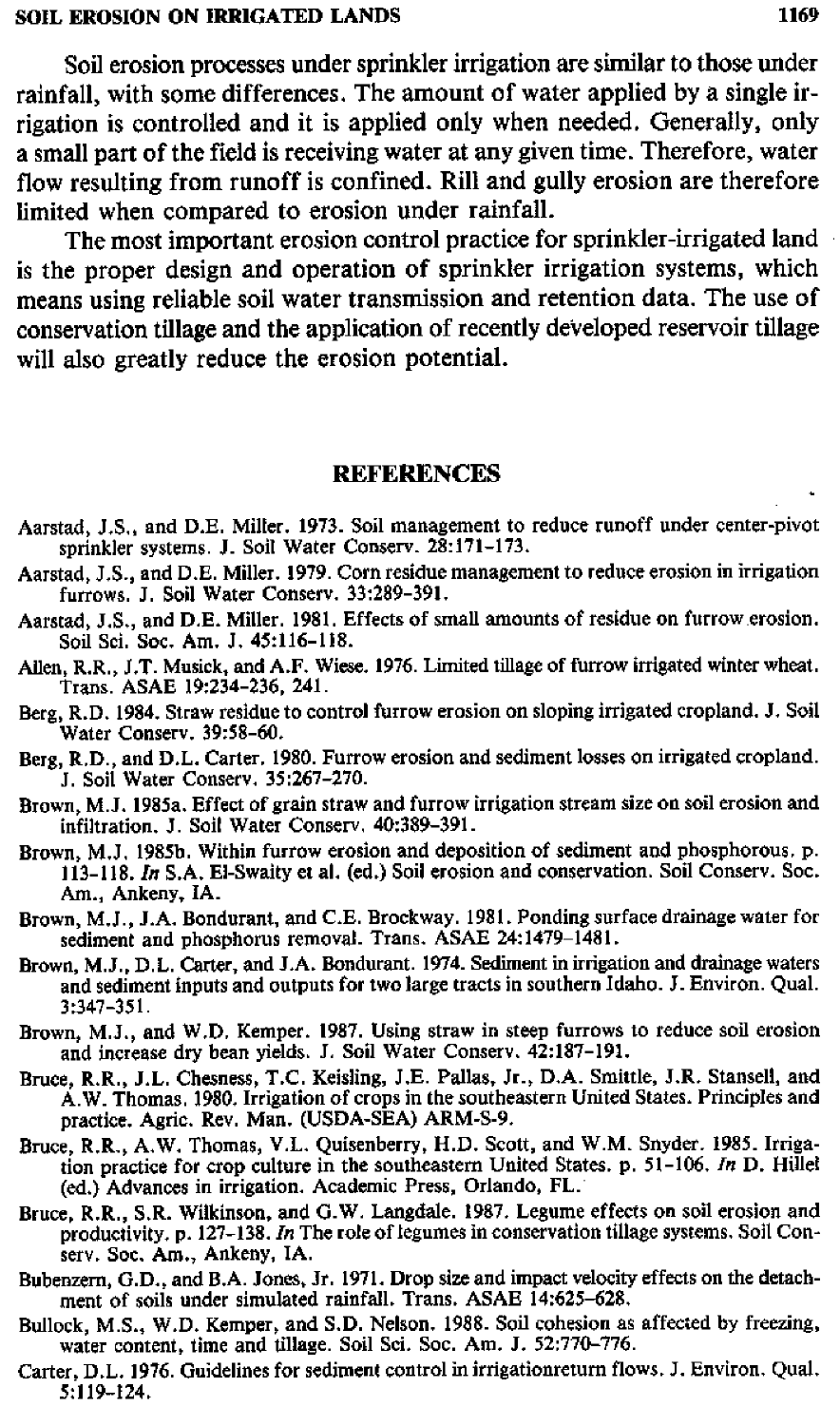- Carter, D.L. 1985a. Controlling erosion and sediment loss on furrow-irrigated land. p. 355-364. *In* S.A. El-Swaity et al. (ed.) Soil erosion and conservation. Soil Conserv. Soc. Am., Ankeny, IA.
- Carter, D.L. 1985b. Furrow irrigation erosion effects on crop production. p. 39-47. *In* Proc. natl. symp. on erosion and soil productivity, New Orleans. 10-11 Dec. 1984. ASAE, St. Joseph, MI.
- Carter, D.L. 1989. Furrow irrigation erosion lowers soil productivity. J. Irrig. Drain. Div. Am. Soc. Civ. Eng. (In press.)
- Carter, D.L., and R.D. Berg, 1983. A buried pipe system for controlling erosion and sediment loss on irrigated land. Soil Sci. Soc. Am. J. 47:749-752.
- Carter, D.L., **R.D.** Berg, and B.J. Sanders. 1985. The effect of furrow irrigation erosion on crop productivity. Soil Sci. Soc. Am. J. 49:207-211.
- Carter, D.L., R.D. Berg, and B.J. Sanders. 1989a. Crop sequences and conservation tillage to control irrigation furrow erosion and increase farmer income. J. Soil Water Conserv. (In press.)
- Carter, D.L., C.E. Brockway, and K.K. Tanji. 1989b. Controlling erosion and sediment loss in irrigated agriculture. J. Irrig. Drain. Div. Am. Soc. Civ. Eng. (In press.)
- Dadio, C., and W.W. Wallender. 1985. Droplet size distribution and water application with low pressure sprinklers. Trans. ASAE 28:511-516.
- Daniels, R.B., J.W. Gilliam, D.K. Cassel, and L.A. Wilson. 1987. Quantifying the effects of past soil erosion on present soil productivity. J. Soil Water Conserv. 42:183-187.
- Evans, **R.G., J.S.** Aarstad, D.E. Miller, and M.W. Kroeger. 1987. Crop residue effects on surge furrow irrigation hydraulics. Trans. ASAE 30:424-429.
- Evans, N.A., and M.E. Jensen. 1952. Erosion under furrow irrigation. North Dakota Agric. Exp. Stn. Bimon. Bull. 15:7-13.
- Farnstorm, K.J., *S.* Borrelli, and J. Long. 1985. Sediment losses from furrow irrigated croplands in Wyoming. Univ. Wyoming, Laramie.
- Foster, G.R. 1982. Modeling the erosion process. p. 297-380. In C.T. Haan et al. (ed.) Hydrologic modeling of small watersheds. ASAE Monogr. 5. ASAE, St. Joseph, MI.
- Foster, G.R., and L.J. Lane. 1983. Erosion by concentrated flow in farm fields. p. 9.65-9.82. *In R.-M.* Li and P. LaGasse (ed.) Proc. D.B. Simons symp. erosion and sedimentation, Simons and Li **Assoc.** Inc., Fort Collins, CO.
- Frye, W.W., O.L. Bennett, and G.J. Buntley. 1985. Restoration of crop productivity on eroded or degraded soils. p. 335-356. *In* R.F. Follett and B.A. Stewart (ed.) Soil erosion and crop productivity. ASA, CSSA, and SSSA, Madison, WI.
- Gardner, W., J.H. Gardner, and C.W. Lauritzen. 1946. Rainfall and irrigation in relation to soil erosion. Utah Agric. Exp. Stn. Bull. 326.
- Gardner, W., and C.W. Lauritzen. 1946. Erosion as a function of the size of the irrigating stream and the slope of the eroding surface. Soil Sci. 62:233-242.
- Humpherys, A.S. 1971. Automatic furrow irrigation systems. Trans. ASAE 14:466-481.
- Isrealson, 0.W., G.D. Clyde, and C.W. Lauritzen. 1946. Soil erosion in small furrows. Utah Agric. Exp. Stn. Bull. 320.
- Johnson, C.B., J.V. Mannering, and W.C. Moldenhauer. 1979. Influence of surface roughness and clod size and stability on soil and water losses. Soil Sci. Soc. Am. J. 43:772-777.
- Kemper, W.D., and R.C. Rosenau. 1984. Soil cohesion as affected by time and water content. Soil Sci. Soc. Am. J. 48:1001-1006.
- Kemper, W.D., B.C. Rosenau, and S. Nelson. 1985a. Gas displacement and aggregate stability of soils. Soil Sci. Soc. Am. *J.* 49:25-28.
- Kemper, W.D., B.J. Buffing, and J.A. Bondurant. 1982. Furrow intake rates and water management. Trans. ASAE 25:333-339, 343.
- Kemper, W.D., T.J. Trout, M.J. Brown, and R.C. Rosenau. 1985b. Furrow erosion and water and soil management. Trans. ASAE 28:1564-1572.
- Kemper, W.D., T.J. Trout, A.S. Humpherys, and M.S. Bullock. 1988. Mechanisms by which surge irrigation reduces furrow infiltration rates in a silty loam soil. Trans. ASAE 31:821-829,
- Kemper, W.D., T.J. Trout, and D.C. Kincaid. 1987. Cablegation: Automated supply for surface irrigation. Adv. Irrig. 4:1-66.
- Kohl, R.A., and D.W. DeBoer. 1984. Drop size distributions for a low pressure spray type agricultural sprinkler. Trans. ASAE 27:1836-1840.